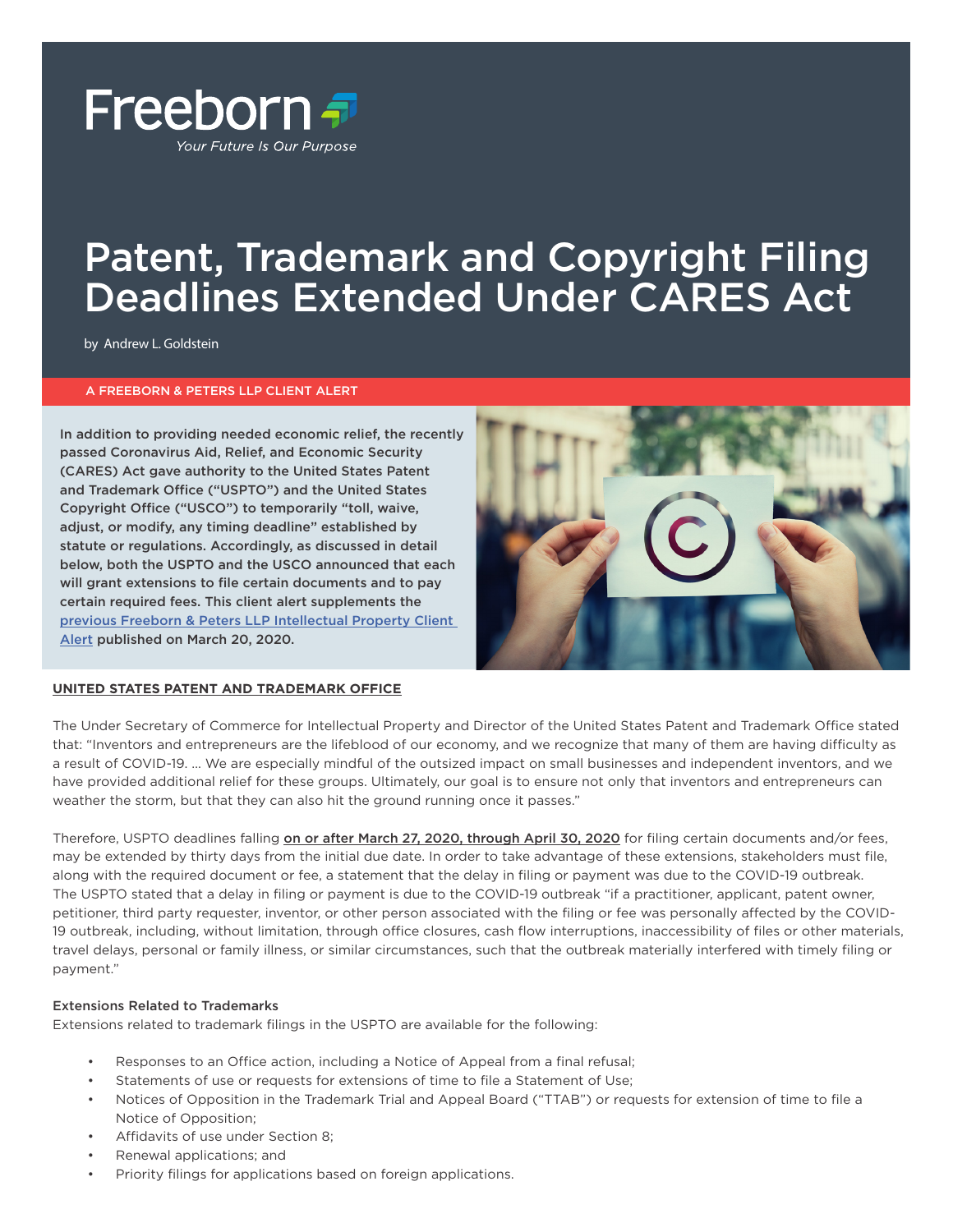

For a complete list of trademark-related deadlines that may be extended, [see here](https://www.uspto.gov/sites/default/files/documents/TM-Notice-CARES-Act.pdf).

For situations relating to deadlines in the TTAB that are not covered above, a request (in *ex parte* appeals) or motion (for trial cases) for an extension or reopening of time, as appropriate, can be made.

#### Extensions Related to Patents

Extensions related to patent filings in the USPTO are available for the following:

- Reply to an Office notice issued during pre-examination processing by a small or micro entity;
- Reply to an Office notice or action issued during examination or patent publication processing;
- Issue fee:
- Notice of appeal;
- Appeal brief;
- Reply brief;
- Appeal forwarding fee;
- Request for an oral hearing before the Patent Trial and Appeal Board ("PTAB");
- Maintenance fee, filed by a small or micro entity; and
- Request for rehearing of a PTAB decision.

For certain PTAB matters, additional relief may be provided. Upon request to the USPTO affirming that a filing due between, and inclusive of both, March 27, 2020 and April 30, 2020 was or may be delayed due to the COVID-19 outbreak, the PTAB will provide a 30-day extension of time for the following:

- A request for rehearing of a PTAB decision;
- A petition to the Chief Judge; and
- A patent owner preliminary response in a trial proceeding, or any related responsive filings.

For all other PTAB situations, a request for an extension of time where the COVID-19 outbreak has prevented or interfered with a filing can be made by contacting the PTAB.

For a complete list of patent-related deadlines that may be extended, [see here.](https://www.uspto.gov/sites/default/files/documents/Patents%20CARES%20Act.pdf)

#### **UNITED STATES COPYRIGHT OFFICE**

The Acting Register of the USCO adjusted certain deadlines relating to copyright registration affecting remedies available for infringement and notices of termination in specific cases for persons unable to comply due to the COVID-19 national emergency.

#### Registration Timing Requirements Affecting Remedies for Infringement

A copyright owner generally may recover attorney's fees and costs and statutory damages in an infringement action only if the work is registered prior to the infringement or within three months of the work's first publication. The effective date of registration is the date when the USCO receives the application, a deposit copy of the work, and fee.

Due to the national emergency, the USCO acknowledged that some copyright owners may be prevented from completing and submitting copyright applications in a timely manner due to lack of access to physical documents, including deposit copies of copyrighted works, or the inability to deliver materials to a mail carrier.

Accordingly, the USCO made adjustments to the three-month deadline as follows:

• For copyright applications that can be submitted entirely in electronic form (i.e., those that do not require submission of a physical deposit), the timing provisions are unchanged.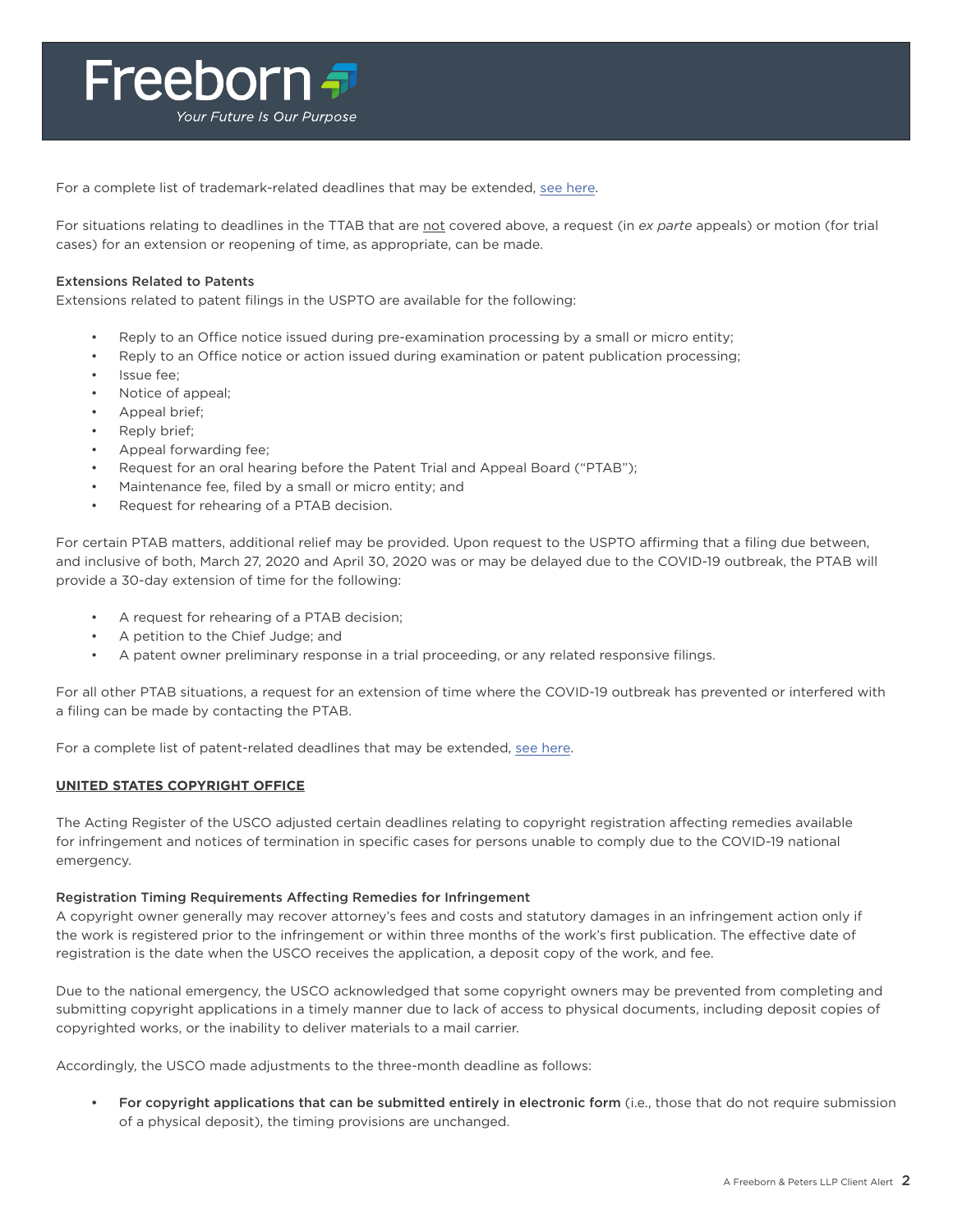## Freeborn <del>T</del> Your Future Is Our Purpose

• If an applicant can submit an application electronically but is unable to submit a required physical deposit, the applicant may upload, together with the application, a declaration or similar statement certifying, under penalty of perjury, that the applicant is unable to submit the physical deposit and would have done so but for the national emergency, and setting forth satisfactory supporting evidence. Examples of such supporting evidence include, but are not limited to:

- a statement that the applicant is subject to a stay-at-home order issued by a state or local government; or
- a statement that the applicant is unable to access required physical materials due to closure of the business where they are located.

If these requirements are met, the USCO will extend the three-month window, provided that the applicant submits the required deposit within thirty days after the date the disruption has ended.

If an applicant is unable to submit an application electronically or physically during the disruption, the applicant may submit an application after the USCO has announced the end of the disruption, and include a declaration or similar statement certifying, under penalty of perjury, that the applicant was unable to submit an application electronically or physically and would have done so but for the national emergency, and providing satisfactory supporting evidence. Examples of such supporting evidence include, but are not limited to:

- a statement that the applicant did not have access to a computer and/or the internet; or
- a statement that the applicant was prevented from accessing or sending required physical materials for reasons such as those noted above.

If these requirements are met, the USCO will toll the three-month window between March 13, 2020, and the date that the disruption has ended. For example, if a work was first published on February 13, 2020, the applicant would have two months following the end of the disruption to register the work in order to be eligible for the applicable remedies.

#### Timing Requirements for Serving and Recording Notices of Termination

Under the Copyright Act, individual authors may terminate assignments or transfers of copyrights in certain specified circumstances, including after the passage of thirty-five years from the date of transfer. An author must effect such a termination by serving notice on the transferee within a five-year window.

To ensure that these authors are not deprived of their ability to effect termination, the USCO temporarily adjusted the timing requirements to the extent they apply to persons affected by the national emergency as follows:

- Where the termination window is expiring: the five-year window for service of a notice of termination will be extended during the period of disruption if: (1) the author's five-year termination window expires on or after March 13, 2022, and less than two years after the date the disruption ends; (2) the author serves a notice of termination within thirty days after the date the USCO announces as the date the disruption has ended; and (3) the notice of termination is accompanied by a declaration or similar statement certifying, under penalty of perjury, that but for the national emergency, the author would have been able to serve the notice within the five-year window, and setting forth an explanatory statement in support of that certification. When these requirements are met, the notice will be considered timely served.
- Where the window to record is expiring: the requirement that a notice be recorded before the date of termination will be waived if (1) the author has already served the notice on the transferee; (2) the termination date listed on the notice is on or after March 14, 2020, and on or before the date the USCO announces as the date the disruption has ended; (3) the author records the notice within thirty days after the date the disruption has ended; and (4) the recordation submission includes a declaration or similar statement certifying, under penalty of perjury, that the author would have submitted the notice in a timely manner but for the national emergency, and setting forth satisfactory evidence in support of that statement. Examples of such satisfactory evidence would include, but not be limited to, a statement that the author was prevented from accessing or mailing the required physical materials. When these requirements are met, the notice will be treated as timely recorded.

Please note that the policies of the USPTO and the USCO may evolve in the coming weeks, and Freeborn & Peters LLP is continuously monitoring the coronavirus implications regarding intellectual property rights and regulations. If you have any questions, please contact Andrew Goldstein or another member of Freeborn & Peters LLP's Intellectual Property Practice Group. Stay tuned for further developments on [Freeborrn's COVID-19 webpage.](https://www.freeborn.com/practice/covid-19)